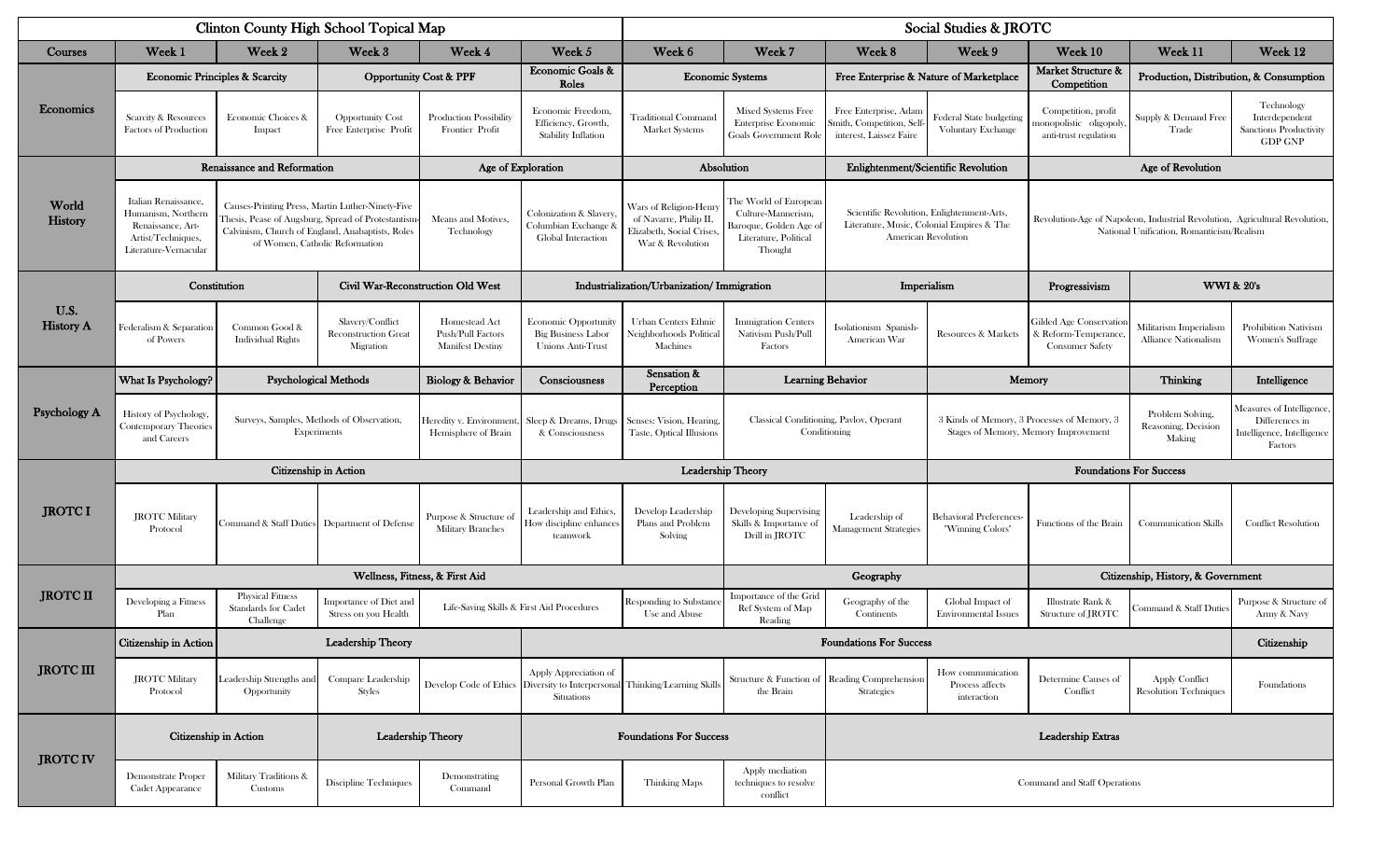| Courses                  | Week 13                                                                                                         | Week 14                                                                                                                                                                                      | Week 15                                                   | Week 16                                                                 | Week 17                                                               | Week 18                                                                                          | Week 19                                                                                                  | Week 20                                                                                            | Week 21                                                                                                               | Week 22                                                                                                      | Week 23                                                                                                                  | Week 24                                                 |  |
|--------------------------|-----------------------------------------------------------------------------------------------------------------|----------------------------------------------------------------------------------------------------------------------------------------------------------------------------------------------|-----------------------------------------------------------|-------------------------------------------------------------------------|-----------------------------------------------------------------------|--------------------------------------------------------------------------------------------------|----------------------------------------------------------------------------------------------------------|----------------------------------------------------------------------------------------------------|-----------------------------------------------------------------------------------------------------------------------|--------------------------------------------------------------------------------------------------------------|--------------------------------------------------------------------------------------------------------------------------|---------------------------------------------------------|--|
| Economics                | <b>Economic Principles &amp; Scarcity</b>                                                                       |                                                                                                                                                                                              | <b>Opportunity Cost &amp; PPF</b>                         |                                                                         | Economic Goals &<br>Roles                                             | <b>Economic Systems</b>                                                                          |                                                                                                          | Free Enterprise & Nature of Marketplace                                                            |                                                                                                                       | Market Structure &<br>Competition                                                                            | Production, Distribution, & Consumption                                                                                  |                                                         |  |
|                          | Scarcity & Resources Factors<br>of Production                                                                   | Economic Choices &<br>Impact                                                                                                                                                                 | <b>Opportunity Cost</b><br>Free Enterprise Profit         | <b>Production Possibility</b><br>Frontier Profit                        | Economic Freedom,<br>Efficiency, Growth,<br>Stability Inflation       | <b>Tradition Command</b><br>Free Market                                                          | <b>Mixed Systems</b>                                                                                     | Free Enterprise, Adan<br>Smith, Competition, Sel<br>interest, Laissez Faire                        | Federal State budgeting<br><b>Voluntary Exchange</b>                                                                  | Competition, profit<br>nonopolistic oligopoly<br>anti-trust regulation                                       | Supply & Demand Free<br>Trade                                                                                            | Technology<br>Interdependent<br>Sanctions               |  |
|                          |                                                                                                                 | Foundation of American Citizenship                                                                                                                                                           |                                                           | Forms of Government                                                     | The Legal System                                                      |                                                                                                  |                                                                                                          |                                                                                                    |                                                                                                                       | The State/National Government                                                                                |                                                                                                                          |                                                         |  |
| Government               | Federalism<br>Separation of Power<br>Constitution                                                               | Common Good Rights &<br>Liberties                                                                                                                                                            | Civil Rights                                              | <b>Monarchy Democracy</b><br>Dictatorship                               | Adversary System Laws<br>& Society                                    | Probable Cause; privacy<br><b>Right to Counsel Fair</b><br>Trial                                 | Influence on<br>Government                                                                               | <b>Balance of Power State</b><br>Federal/Distribution of<br>Power                                  | Judicial Branch Judicial<br>Review Article III                                                                        | Legislative-Article I                                                                                        | <b>Executive-Article II</b>                                                                                              | Voting Electoral College<br>Party Systems               |  |
|                          |                                                                                                                 | Renaissance and Reformation                                                                                                                                                                  |                                                           | Age of Exploration                                                      |                                                                       | Absolution                                                                                       |                                                                                                          |                                                                                                    | Enlightenment/Scientific Revolution                                                                                   |                                                                                                              | Age of Revolution                                                                                                        |                                                         |  |
| World<br>History         | Italian Renaissance,<br>Humanism, Northern<br>Renaissance, Art-<br>Artist/Techniques, Literature-<br>Vernacular | Causes-Printing Press, Martin Luther-Ninety-Five<br>Thesis, Pease of Augsburg, Spread of Protestantisn<br>Calvinism, Church of England, Anabaptists, Roles<br>of Women, Catholic Reformation |                                                           | Means and Motives,<br>Technology                                        | Colonization & Slavery<br>olumbian Exchange &<br>Global Interaction   | Wars of Religion-Henry<br>of Navarre, Philip II.<br>Elizabeth, Social Crises<br>War & Revolution | The World of European<br>Culture-Mannerism,<br>Baroque, Golden Age o<br>Literature, Political<br>Thought |                                                                                                    | Scientific Revolution, Enlightenment-Arts,<br>Literature, Music, Colonial Empires & The<br><b>American Revolution</b> |                                                                                                              | Revolution-Age of Napoleon, Industrial Revolution, Agricultural Revolution,<br>National Unification, Romanticism/Realism |                                                         |  |
|                          |                                                                                                                 | Age of Conflict                                                                                                                                                                              |                                                           |                                                                         |                                                                       | Aspects of Geography                                                                             |                                                                                                          |                                                                                                    |                                                                                                                       | <b>Application of Geography</b>                                                                              |                                                                                                                          |                                                         |  |
| Geography                | World War I-Russian<br>Revolution. Between the Wars                                                             | War World II                                                                                                                                                                                 | Cold War & Post War<br>Changes                            | The Contemporary Western<br>World                                       | Geography Analysis                                                    | Maps, Databases, Distribution of Features                                                        |                                                                                                          | Geography & Culture,<br>Symbols                                                                    | Advantages/<br>Disadvantages of Physica<br>characteristic stereotypes                                                 | Human Migration-<br>rban/Rural Areas, Pus<br>Pull Factors, Role of<br>Technology                             | Overcoming the<br>Environment-Limits of<br>Physical Environment,<br>Modifying the Physical<br>Environment                | Natural Disasters &<br><b>Natural Resources</b>         |  |
|                          | Constitution                                                                                                    |                                                                                                                                                                                              | Civil War-Reconstruction Old West                         |                                                                         | Industrialization/Urbanization/ Immigration                           |                                                                                                  |                                                                                                          |                                                                                                    | Imperialism<br>Progressivism                                                                                          |                                                                                                              | <b>WWI &amp; 20's</b>                                                                                                    |                                                         |  |
| U.S.<br><b>History A</b> | Federalism & Separation of<br>Powers                                                                            | Common Good &<br><b>Individual Rights</b>                                                                                                                                                    | Slavery/Conflict<br>Reconstruction Great<br>Migration     | Homestead Act Push/Pull<br><b>Factors Manifest Destiny</b>              | Economic Opportunit<br><b>Big Business Labor</b><br>Unions Anti-Trust | <b>Urban Centers Ethnic</b><br>Neighborhoods Political<br>Machines                               | <b>Immigration Centers</b><br>Nativism Push/Pull<br>Factors                                              | Isolationism Spanish<br>American War                                                               | Resources & Markets                                                                                                   | Gilded Age Conservatio<br>& Reform-Temperance<br>& Consumer Safety                                           | Militarism Imperialism<br><b>Alliance Nationalism</b>                                                                    | Prohibition Nativism<br>Suffrage                        |  |
|                          | <b>Great Depression / New Deal</b>                                                                              |                                                                                                                                                                                              | World War II                                              |                                                                         | Cold War                                                              |                                                                                                  | <b>Civil Rights</b>                                                                                      |                                                                                                    |                                                                                                                       |                                                                                                              | Final Quarter of 20th Century                                                                                            |                                                         |  |
| U.S.<br><b>History B</b> | Chain of Events to Great<br>Depression, Black Tuesday,<br>Dust Bowl                                             | Roosevelt Economic<br><b>Recovery Legislation</b><br>Reform                                                                                                                                  | Nationalism Militarism<br>Ethnic & Religious<br>Prejudice | <b>International Aggression</b><br>Holocaust Superpower<br>Nuclear War  | <b>Domino Theory Cubar</b><br>Missile Crisis Iron<br>Curtain          | <b>New Frontier Vietnam</b>                                                                      | Civil Liberties Protests<br><b>Freedom Rides</b>                                                         | Desegregation KKK<br>MLK March on<br>Washington                                                    |                                                                                                                       | Nixon Admin. Watergate Reagan Era & Space Age                                                                | End of Cold War<br>Persian Gulf War                                                                                      | Global Economy &<br><b>International Policies</b>       |  |
| <b>Psychology B</b>      | <b>Motivations &amp; Emotions</b>                                                                               | <b>Theories of Personality</b>                                                                                                                                                               |                                                           | <b>Psychological Tests</b>                                              | <b>Gender Roles</b>                                                   | Stress & Health                                                                                  |                                                                                                          | <b>Psychological Disorders</b>                                                                     | Methods of Therapy                                                                                                    |                                                                                                              | Social Cognition                                                                                                         | Social Interaction                                      |  |
|                          | Theories of Motivation.<br><b>Biological Needs,</b><br>Psychological Needs, Theories<br>of Emotions             | `rait Approach, Psychoanalytic Approach, Learnin<br>Approach, Humanistic Approach, Sociocultural<br>Approach                                                                                 |                                                           | Achievement, Aptitude<br>Vocational, Interest<br>Inventory, Personality | Gender Roles &<br>Stereotypes, Gender<br>Typing, & Differences        | Distress, Responses,<br>Physical & Psychological<br>Effects                                      |                                                                                                          | Anxiety Disorders, Dissociative disorders, Mood<br>Disorders, Schizophrenia, Personality disorders |                                                                                                                       | Psychoanalytical Approach, Humanistic Approach<br>Cognitive Therapy, Behavior Therapy, Biological<br>Therapy | Attitudes, Prejudice,<br>Social Perception                                                                               | Group Behavior,<br>Conformity, Obedience,<br>Aggression |  |
|                          | <b>Foundations For Success</b>                                                                                  |                                                                                                                                                                                              |                                                           |                                                                         |                                                                       | Physical Activity/Leadership Assessment                                                          |                                                                                                          |                                                                                                    |                                                                                                                       |                                                                                                              | Service Learning & Community Service                                                                                     |                                                         |  |
| <b>JROTCI</b>            | Developing A Fitness Plan                                                                                       | Importance of Diet &<br>Stress on Health                                                                                                                                                     | <b>Basic First Aid</b><br>Procedures                      | <b>Impact of Drug Abuse</b>                                             | Leadership Application & Drill                                        | <b>Cadet Challenge</b>                                                                           |                                                                                                          |                                                                                                    | Service Learning & Community Service<br>Administration<br>Service Learning & Community Service                        |                                                                                                              |                                                                                                                          |                                                         |  |
| <b>JROTC II</b>          | Citizenship, History, & Government<br>Purpose & Structure of Marine<br>Purpose & Structure of                   |                                                                                                                                                                                              |                                                           |                                                                         |                                                                       | <b>Physical Activity/ Leader Assessment</b>                                                      |                                                                                                          |                                                                                                    |                                                                                                                       |                                                                                                              |                                                                                                                          |                                                         |  |
|                          | Corp & Air Force<br>Coast Guard                                                                                 |                                                                                                                                                                                              | <b>Cadet Challenge</b><br>Leadership Application & Drill  |                                                                         |                                                                       |                                                                                                  |                                                                                                          |                                                                                                    | Administration<br>Service Learning & Community Service                                                                |                                                                                                              |                                                                                                                          |                                                         |  |
| <b>JROTC III</b>         | Citizenship, History, & Government                                                                              |                                                                                                                                                                                              |                                                           | <b>Physical Activity/ Leader Assessment</b>                             |                                                                       |                                                                                                  |                                                                                                          |                                                                                                    |                                                                                                                       | Service Learning & Community Service                                                                         |                                                                                                                          |                                                         |  |
|                          | Foundations                                                                                                     |                                                                                                                                                                                              | Leadership Application & Drill                            |                                                                         |                                                                       |                                                                                                  | <b>Cadet Challenge</b>                                                                                   |                                                                                                    |                                                                                                                       | Service Learning & Community Service<br>Administration                                                       |                                                                                                                          |                                                         |  |
| <b>JROTC IV</b>          | Leadership Extras<br>Command & Staff Operations                                                                 |                                                                                                                                                                                              |                                                           | Leadership Application & Drill                                          |                                                                       | <b>Physical Activity/ Leader Assessment</b><br><b>Cadet Challenge</b>                            |                                                                                                          |                                                                                                    |                                                                                                                       | Service Learning & Community Service<br>Service Learning & Community Service<br>Administration               |                                                                                                                          |                                                         |  |
|                          |                                                                                                                 |                                                                                                                                                                                              |                                                           |                                                                         |                                                                       |                                                                                                  |                                                                                                          |                                                                                                    |                                                                                                                       |                                                                                                              |                                                                                                                          |                                                         |  |